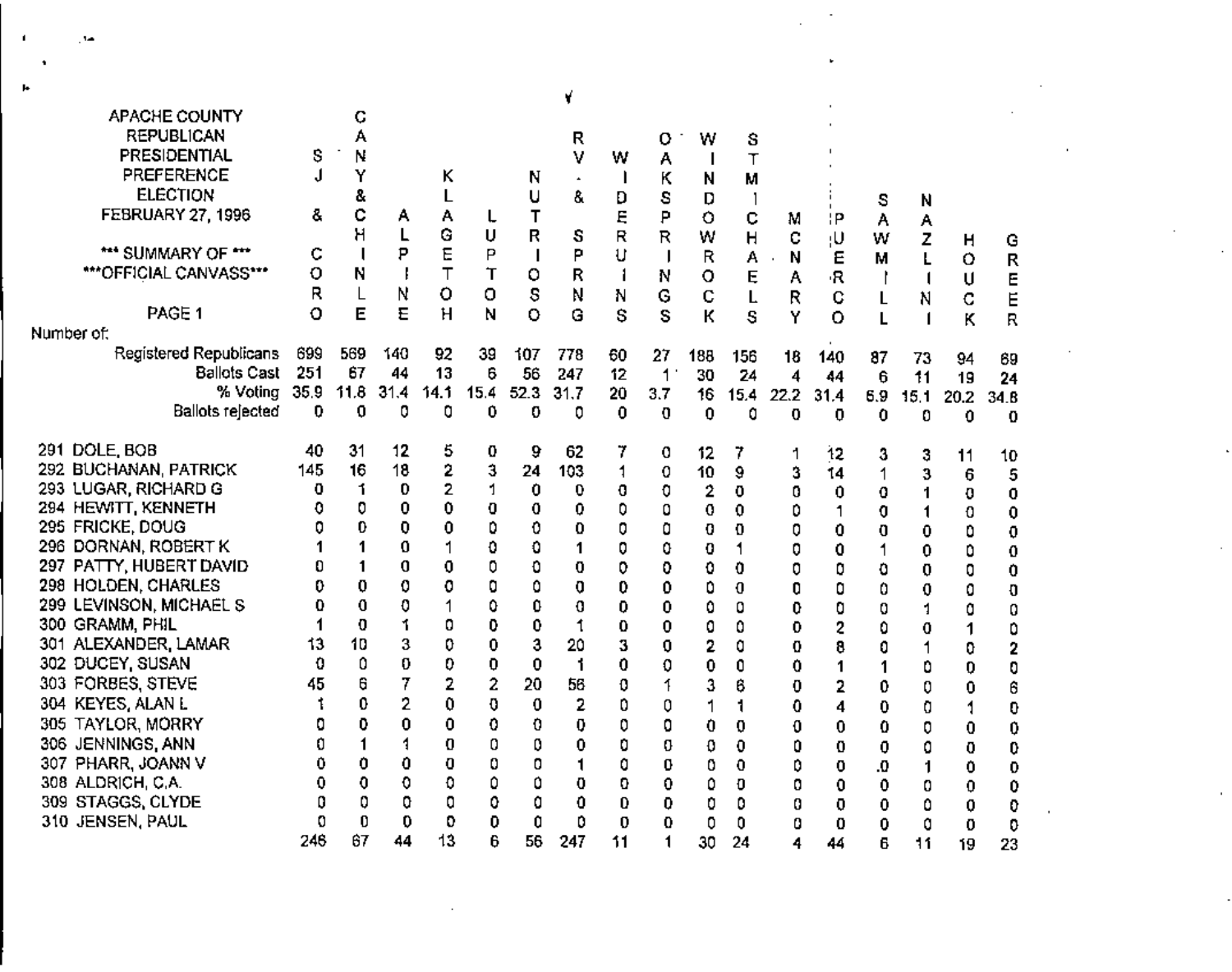|              |  |                                         |                                                |          |         |         |                     |            |                |                   | G          |            |            |             |           |         | Μ         |            |                    |  |  |              |  |
|--------------|--|-----------------------------------------|------------------------------------------------|----------|---------|---------|---------------------|------------|----------------|-------------------|------------|------------|------------|-------------|-----------|---------|-----------|------------|--------------------|--|--|--------------|--|
|              |  |                                         | APACHE COUNTY<br><b>REPUBLICAN</b>             |          |         |         | c                   |            |                | s                 | N          |            |            |             |           |         | х         |            |                    |  |  |              |  |
|              |  |                                         | PRESIDENTIAL                                   | R        |         |         | 0                   | Μ          |                | W                 | А          |            | Κ          |             | R         | R       |           | R          | Ę                  |  |  |              |  |
|              |  |                                         | PREFERENCE<br><b>ELECTION</b>                  | O        |         | κ       | Т                   | Α          |                | Е                 | D          |            |            | D           | Q         | o       | с         | E          | E                  |  |  |              |  |
|              |  |                                         | FEBRUARY 27, 1996                              | с        | т       | Α<br>¢  | Τ<br>o              | N<br>Y     | R<br>Ę         | E<br>T            | о          | v          | N          | E           | Ġ         | U<br>N  | А<br>N    | D<br>٧     | ¢<br>Ν             |  |  |              |  |
|              |  |                                         |                                                | P        | Α       | н       | N                   | F          | D              | W                 | -N         | Ė          |            |             | H         | D       | W         | А          | 0                  |  |  |              |  |
|              |  |                                         | *** SUMMARY OF ***                             | Ó        | C       | U       | W                   | А          | Μ              | А                 |            | R          | с          | ۰A          | Ŗ         | R       | Α         |            | S                  |  |  |              |  |
|              |  |                                         | ***OFFICIAL CANVASS***                         |          | Н       | Κ       | o                   | $\cdot$ R  | Е              | т                 | å          | Ν          | н          | N           | Q         | o       | T         |            | P                  |  |  |              |  |
|              |  |                                         | PAGE <sub>2</sub>                              | N        | Е<br>E  | Α       | ٥<br>D              | М<br>S     | s<br>А         | E<br>R            | s          | o<br>N     | Ę<br>Ę     | C<br>E      | ¢<br>к    | C<br>κ  | E<br>R    | Е<br>Y     | о<br>s             |  |  |              |  |
|              |  | Number of:                              |                                                |          |         |         |                     |            |                |                   |            |            |            |             |           |         |           |            |                    |  |  |              |  |
|              |  |                                         | Registered Republicans<br><b>Ballots Cast</b>  | 85<br>19 | 26<br>1 | 73<br>7 | 124                 | 134        | 34             | 79                | 188        | 217        | 78         | 333         | 51        | 40      | 27        | 117        | 78                 |  |  |              |  |
|              |  |                                         | % Voting                                       | 22.4     | 3.85    | 9.59    | 16<br>12.9          | 17<br>12.7 | 6<br>17.6      | 15<br>19          | 27<br>14.4 | 96<br>44.2 | 10<br>12.8 | 43<br>12.9  | 11.8      | 4<br>10 | 2<br>7.41 | 43<br>36.8 | 16<br>20.5         |  |  |              |  |
|              |  |                                         | <b>Ballots rejected</b>                        | 0.       | 0       | 0       | 0                   | ٥          | 0              | 0                 | 0          | ٥          | 0          | 0           |           | 0       | 0         | 0          | Û                  |  |  |              |  |
|              |  | 291 DOLE, BOB                           |                                                | 10       | o       | 3       | 7                   | 9          | 2              | 5                 | 12         | 23         | 6          | 19          |           | 0       |           | 21         |                    |  |  |              |  |
|              |  |                                         | 292 BUCHANAN, PATRICK                          |          | 0       | 2       | 3                   | 5          | $\overline{2}$ | Ĵ                 | 5          | 33         | 2          |             |           |         | ٥         | 10         | з                  |  |  |              |  |
|              |  |                                         | 293 LUGAR, RICHARD G                           |          | 0       | 0       | 0                   | 0          |                | 0                 | 0          | 0          | 0          |             |           |         | 0         | 0          |                    |  |  |              |  |
|              |  | 295 FRICKE, DOUG                        | 294 HEWITT, KENNETH                            |          | 0<br>0  | 0<br>0  | 0<br>0              | 0          | 0<br>0         | ٥                 | 0<br>0     | 0<br>0     |            | 0           | 0<br>0    | 0       | ٥         | 2          | o                  |  |  |              |  |
|              |  |                                         | 296 DORNAN, ROBERT K                           |          | O       | 0       |                     | 0          | 0              |                   | 0          | 0          | 0          | ٥           | 0         | 0<br>0  | ٥<br>٥    | 0          | 2                  |  |  |              |  |
|              |  |                                         | 297 PATTY, HUBERT DAVID                        |          | Δ       | 0       | 0                   | 0          | 0              |                   | 0          | 0          | 0          | 0           | 0         | 0       | ٥         | 0          | 0                  |  |  |              |  |
|              |  |                                         | 298 HOLDEN, CHARLES<br>299 LEVINSON, MICHAEL S |          | ۵<br>0  | 0       | 0<br>0              | 0<br>0     | 0<br>٥         | 0<br>0            |            | 0          | 0          |             | 0         | 0       | 0         | 3          | ۵                  |  |  |              |  |
|              |  | 300 GRAMM, PHIL                         |                                                |          | ٥       | 0       | 0                   | 0          | 0              | ٥                 |            | 0          | 0<br>0     | 0<br>0      | 0         | 0<br>0  | 0<br>٥    |            |                    |  |  |              |  |
|              |  |                                         | 301 ALEXANDER, LAMAR                           |          | ٥.      |         | 0                   |            | 0              | 0                 |            | 5          | 0          | 3           | 0         | ٠1      |           | 2          |                    |  |  |              |  |
|              |  | 302 DUCEY, SUSAN<br>303 FORBES, STEVE   |                                                |          | 0<br>٥  | 0<br>0  | 0                   | û          | 0              | 0                 |            | 1          | o          | 0           | 0         | 0       | 0         |            |                    |  |  |              |  |
|              |  | 304 KEYES, ALAN L                       |                                                |          | 0       | 0       | 2                   | 0          | 0              | 0                 | 2          | 33<br>0    | O<br>۵     | 11<br>0     | 0<br>2    | 0<br>0  | 0<br>0    |            |                    |  |  |              |  |
|              |  | 305 TAYLOR, MORRY                       |                                                | 0        | 0       | 0       | 0                   | 0          | 0              | 0                 | 0          | o          | ٥          | 0           | 0         | 0       | 0         | 3          | 0                  |  |  | $\mathbf{r}$ |  |
|              |  | 306 JENNINGS, ANN<br>307 PHARR, JOANN V |                                                | 2<br>0   | 0<br>O  | 0<br>0  | 0<br>$\mathbf{0}$ . | 0<br>o     | 0              | 0                 | 0          | Q          | 0          | 0           | 0         |         | 0         | 1          | 0                  |  |  |              |  |
|              |  | 308 ALDRICH, C.A.                       |                                                |          | o       | 0       | 0                   | 0          | 0<br>0         | $\mathbf{1}$<br>0 | ٥<br>0     | 0<br>0     | 0<br>0     | 0<br>$+0$ . | 0<br>0    | O<br>0  | 0<br>0    | 0<br>0     | $\mathbf 0$        |  |  |              |  |
|              |  | 309 STAGGS, CLYDE                       |                                                |          | 0       | 0       | 0                   | 0          | 0              | 0                 | 0          | 0          | 0          | 0           | 0         | $0 -$   | 0         | 0          | $\mathbf{2}$       |  |  |              |  |
| $\mathbf{r}$ |  | 310 JENSEN, PAUL                        |                                                |          | 1       | 0       | 0                   | 0          | 0              | $\mathbf{1}$      |            | 0          | 0          | 0           | $\pmb{0}$ | 0       | ٥         | 0          | $\pmb{\mathsf{D}}$ |  |  |              |  |
|              |  |                                         |                                                | 19       |         | 7       | 16                  | 17         | 6              | 14                | 27         | 96         | 10         | 43          | 6         | 4       | 2         | 43         | 15                 |  |  |              |  |
|              |  |                                         |                                                |          |         |         |                     |            |                |                   |            |            |            |             |           |         |           |            |                    |  |  |              |  |
|              |  |                                         |                                                |          |         |         |                     |            |                |                   |            |            |            |             |           |         |           |            |                    |  |  |              |  |

 $\mathcal{L}^{\pm}$  and  $\mathcal{L}^{\pm}$